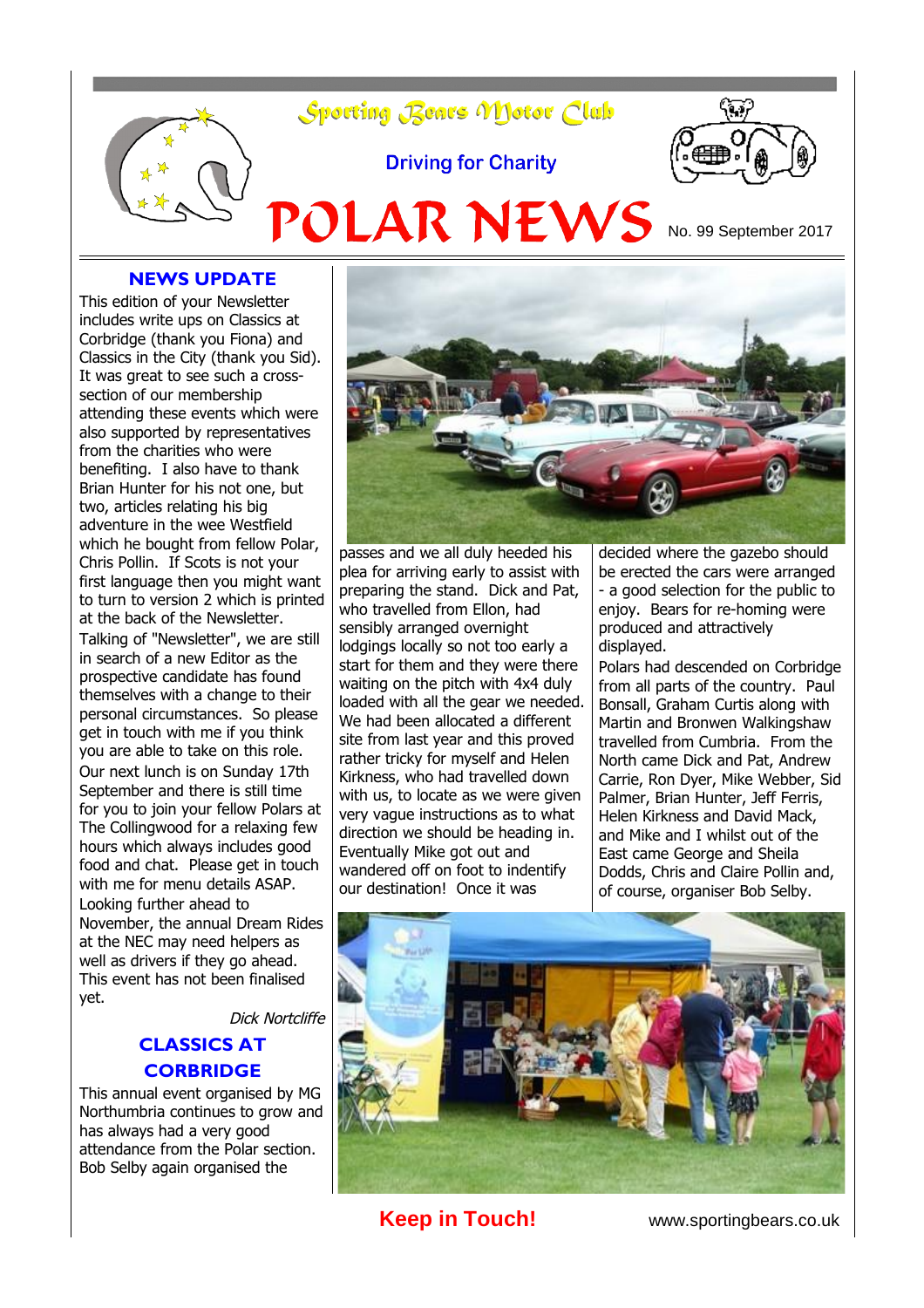This year the chosen charity was again Smile for Life and we had the pleasure of seeing Paula Gascgoine along with 2 volunteers who are now Young Ambassadors for the charity.

The weather stayed fair but it was a very chill wind which blew for much



of the day so a couple of walks around the extensive displays and autojumble kept the circulation going. There was also the opportunity to see the dog agility display whilst listening to the live band which returns year-on-year due to popular demand. Members were of course happy to catch up with each other's news, talk to anyone interested in their cars and rattle a collecting tin or persuade a passing MOP that they really couldn't live without another cuddly toy. The grand total raised was £169.00, which doesn't sound much for all the hard work, but as Dick said afterwards, given the location and general lack of passing public, even this was a minor miracle! So well done to all and thanks again to Bob who had intimated that he probably won't be up to taking on the role of chief organiser next year. Any volunteer please step forward……

Fiona Davies





### **TRIP TAE APPLECROSS WI' TH' MCWESTY CLAN**

Scratchin' an itch that Ah'd hud fur some time, Ah bocht Chris Pollin's Westfield V8 lest September. Ah'd aye liked th' concept o' nae frills motorin', 'n' Ah'm auld enough tae mind th' days whin cars didn't hae computers, power steering, power brakes, ABS or e'en a heater. Mah foremaist motor, a Morris Thoosan' Traiveller, hud nane o' thae driver conveniences 'n' Ah aye hae a saft spot fur that motor. Th' Westfield is muckle th' same, bit an' a' gey, gey different.

A fower point three litre Roverderived V8 in a lichtweecht body providin' somethin' loch fower hunner brake horses per ton is a fin hin' tae drife, especially wi' nae roof, nae sidescreens an' hee haw in th' wey o' cratur comforts, nae e'en padded seats, thae bein' surprisin' comfy moolded GRP things.



Sae, seekin' tae fin' ither likeminded nutters, Ah jined th' Westfield Sports Motur Club an' mit up wi' th' McWesty Clan, th' Scoattish Chapter ay th' WSSC hink ae bampot Polar Bears an' ye're nae far aff.

Th' maist interestin' hing fur me whin Ah foremaist mit up wi' thaim wis – thaur ur nae twae cars alike. A' ur Westfield kits, but th' engine

# **Visit us on the Web!** www.sportingbears.co.uk

choices varied frae Ford, Vauxhaa ur Honda motur engines, tae Suzuki Hyabusa ur Honda Fireblade motursickle engines wi' sequential gearboxes. Th' bindin' freendship, thocht, was Westfield an' it didnae maiter whit ye drove, a'body was interested in a'body else's motur. Some noo hae some o' th' cratur comforts Ah mentioned abune, but others, loch me, prefer th' raw experience o' real wind-in-the-hair motorin'.

Ilk year, th' McWesty Clan arranges a series o' runs in th' cars, takin' in muckle o' th' scenic Scoattish coontryside in various bitts o' this bonnie land, an' th' main event ilk year is a rin tae Applecross. Applecross sits oan a peninsula jist tae th' north o' Skye in th' northwest o' Scoatlund, an' can be goat tae ainlie via single-track roads frae north, sooth ur eest, but th' maist scenic o' these is undootedly th' Bealach Na Ba whilk, fur muckle o' th' year, is impassible due tae snaw, bit is generally open atween May an' September.



Thes year's rin stairted oan th' Friday wi' a'body meetin' up tae th' wast o' Stirlin' an' takin' a leisurely drife up th' wast coest via Glencoe, stoppin' aff fur dinner at Onich, 'en headin' up via Forth William an' Eilean Donan Castle tae th' base fur th' weekend at th' Applecross campsite.

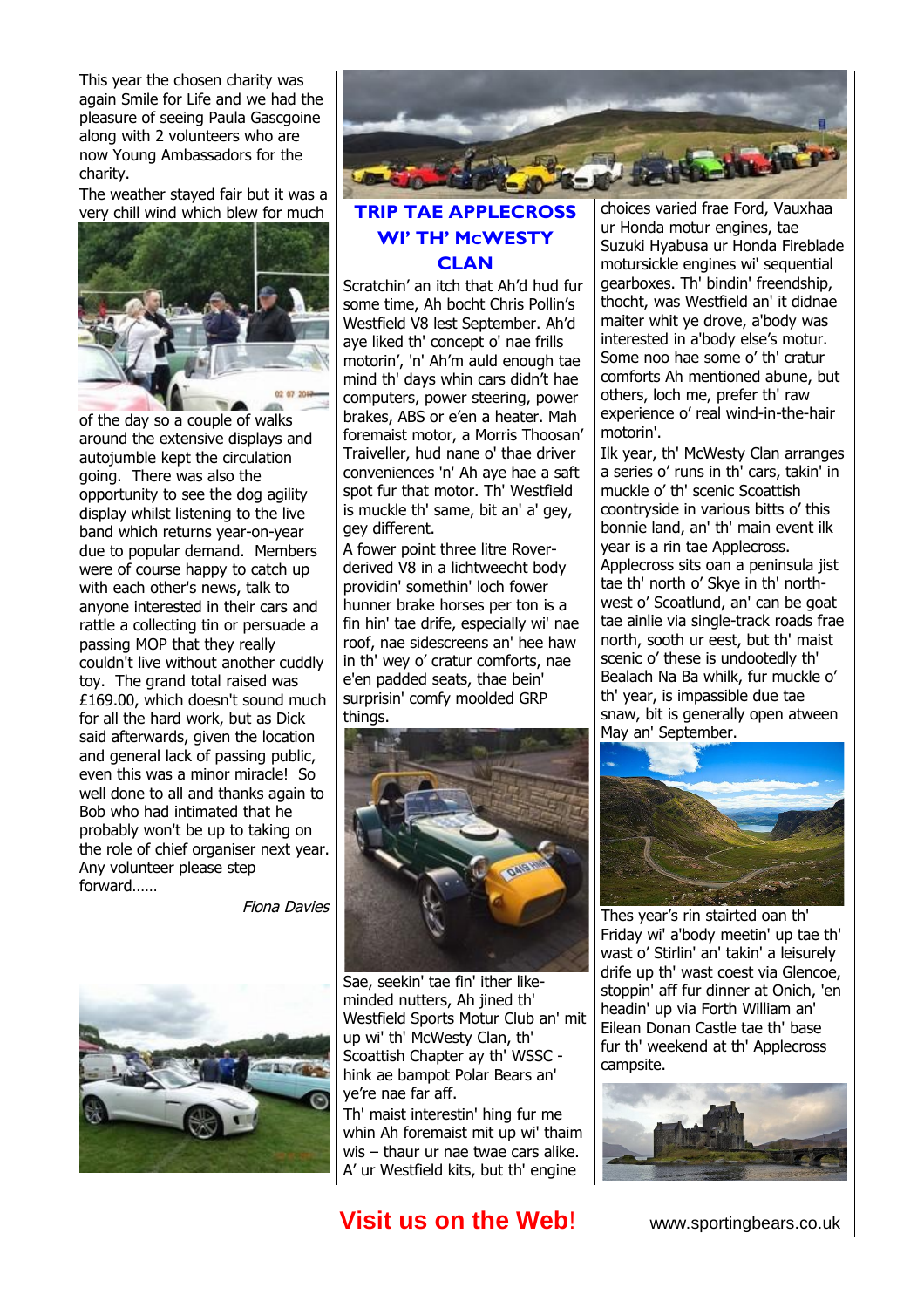

Some o' th' Clan campit oot in tents, but maist waur in caber cabins, bonnie basic accommodation, but freuch an' midge-free, whilk is a fine bonus oan th' wast coest! Th' barbecue an' th' gazebo cam coortesy o' th' support van an' waur th' focal points fur th' e'en's entertainment. Ye cannae beat a never-endin' supply o' burgers, links, chicken wings an' steaks in th' open air, wi' stoatin' banter an' tales o' bygane runs enthralling a'body there. A campfire wid hae bin stoatin' bit they wirnae allowed.

Seturday mornin' stairted wi' a braw breakfest at th' Walled Gairden afair headin' aff fur th' day's toor. Th' waither wisnae th' best, especially wi' some o' th' cars haein' nae roofs, but 'at didnae dampen th' enthusiasm. We headed ower th' Bealach Na Ba, ben Strathcarron an' towards th' Glenelg ferry tae Skye, discoverin' ainlie when we waur near 'at th' ferry wis cancelled fur th' day due tae th' weaither. Ah weel, at leest th' views gart up fur it!



Frae thaur, we retraced oor steps

ower tae Plockton, yin o' th' jewels o' th' wast coest, wi' palm trees grawin' in th' main wynd, coortesy o' th' taps aff Gulf Burn 'at caresses its shores.



Frae thaur, back via Strathcarron, Shieldaig an' Fearnmore tae come back tae Applecross frae th' north. As we approached Strathcarron, we cuid see th' dyke o' smirr aheid o' us. It's an interestin' experience tae hae th' wipers strugglin' tae clear th' ootwith o' the win'screen, an' occasionally haein' tae shammy th' smirr aff th' inside o' th' screen as weel! Drookit waither gear is a mist tae jook yer breeks getting drooched!

'Twas oan th' wey doon frae Fearnmore, aye aroond 23 miles frae base, 'at mah clutch gi'ed. It efter transpired 'at th' pivot ba' hud gaen ben th' clutch fork, but we couldnae be sure o' 'at at th' time. However, we managed tae stairt th' motur in fifth gear oan th' key, sic' is th' torque o' th' V8 engine, 'en wale third gear an' git back tae th' campsite. Sae, whiles a'body else was enjoyin' a gallus bevvy, Ah was oan th' phane tae th' recovery company, gart aw th' mair pernicketie by thaur bein' nae mobile phane reception in Applecross! However, WiFi-callin' tae th' rescue, coortesy o' th' Applecross Inn, an' recovery was arranged fur Sunday mornin'.

Nae th' ideal endin' tae mah weekend, but Ah dae noo haud th' record fur th' fastest Westfield gaun backwards, at 56mph! Wi' th' engine an' gearbox oot o' th' motur, th' gearbox haes bin rebuilt an' Ah'm jist waitin' fur a freish flywheel an' clutch parts tae turn up, alang wi' a freish strengthened clutch fork!



Ah'm awreddy lookin' furrit tae neist year's adventure. Better waither wid be a richt bonus! Brian Hunter

### **CLASSICS IN THE CITY** HIGH STREET, (aka ROYAL

MILE) EDINBURGH Saturday 15<sup>th</sup> July



Where better a place to be than on the cobbled Royal Mile between Edinburgh Castle and Holyrood Palace; the day not blessed with a lot of sunshine, but mostly dry; great fun. Despite a somewhat nervous start to the day, Traffic Wardens had not been provided with our Permit information to hold the event. Fortunately I had all the paperwork with me - phew?!!!; eventually kicking off after 11am. Dick in his usual unfailing energy

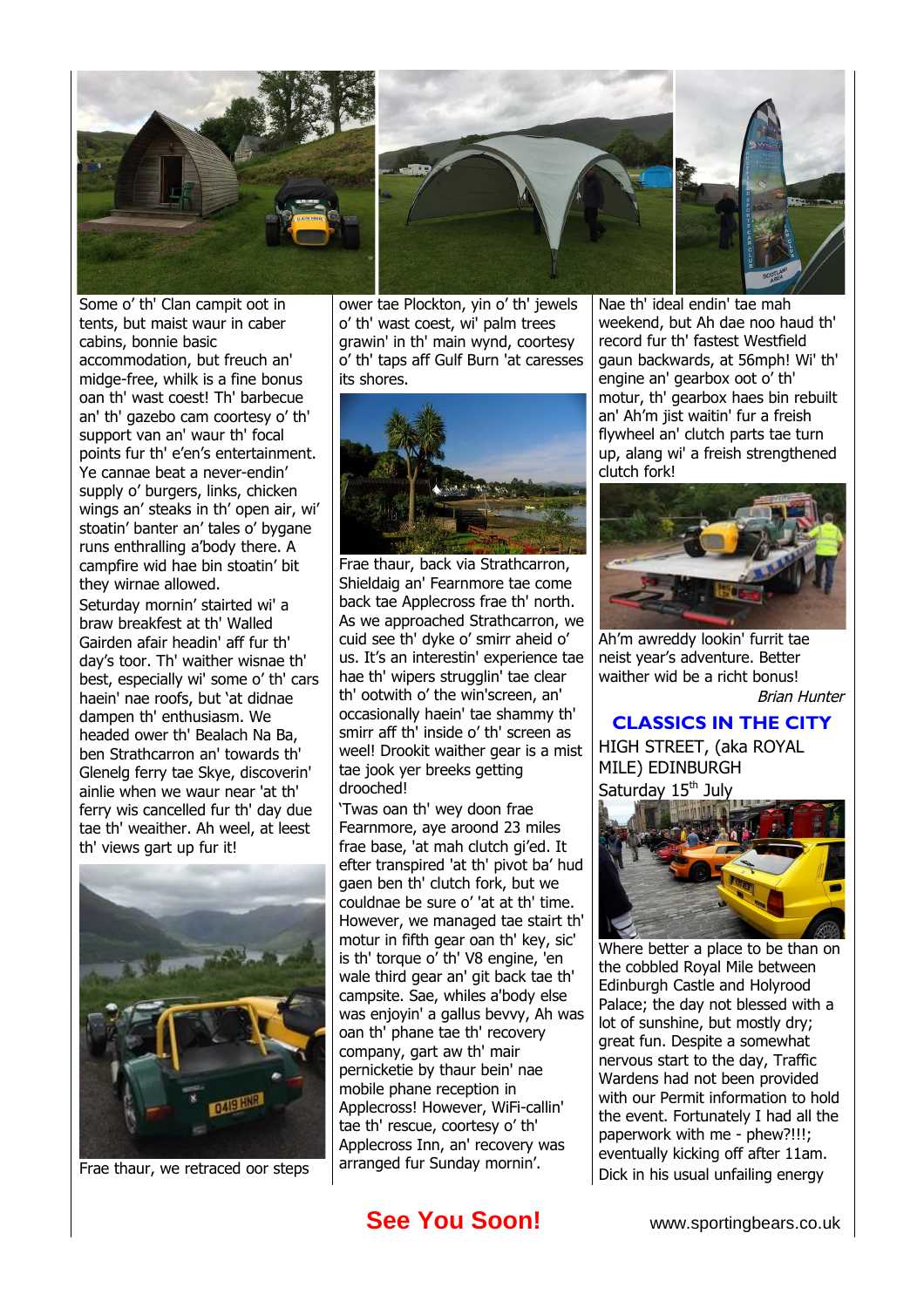

set about erecting the gazebo (on the cobbles) with able assistance from attendees. This year, the more onerous requirements of the council meant the provision of an anemometer to ensure the wind speed was observed; something to do with avoiding the Gazebo being blown over!! Whatever next!! Enough weights around its feet that would have held down an airship!

Lining up the eclectic display; Rob Daniel's gleaming RR Flying Spur; Chris Cooney's open topped Panther Kallista; Stewart Brown in the gorgeous vintage Lagonda; Mark Mckail's orange Noble N25GTO; Sid Palmer's lapis blue Porsche Boxster S; Mike Webber with his lovely red Dino; Richard Webber's pristine Lancia Integrale in gleaming Lancia yellow; our new members Alan & Nes Bell in their much loved red Lotus Excel; Sara Forbes in her golden VW Beetle convertible; not long back from a "Beetle" event in Germany; Hamish Cubitt's TVR T350C & last but certainly not least; Andrew Carrie's 1950's Chevrolet well-polished; glamorous blue, white and lots of chrome!!; much to the excitement of the American tourist et al. Once again Stewart Brown's Lagonda took the mantle for the

day, befitting the historic location; closely followed by the Chevrolet. Visitors just loved them all. The event was highlighted throughout the day with the "Clown Doctors" (theatrical girls representing our sponsored Charity; Hearts & Minds) leaping onto cars; red noses everywhere pimped on the cars. These are the wonderful girls that visit the sick kids hospitals and cheer up the kids with clowning antics. What fun they had entertaining us all; City visitors alike. Shirley Monteith from H&M appeared with much enthusiasm to get the "show on the road" – brilliant.

As in previous years the Street was thronged by tourists from all over the world bringing in a total contribution of £ 600.10; a record for this very much respected event. Many thanks to all who attended, it was great fun and here's to another repeat event next year; "haste ye back". Sid Palmer For more see

http://www.heartsminds.org.uk/sportin g-bears-bring-classic-cars-edinburghclowndoctors

#### **AND FINALLY**

Because we have had such great articles from Brian this month, we are carrying over reports of Polars heading West - not just to Bo'ness

## **Have a nice day!**

but also to Glasgow! Read all about it in Edition 100. And finally, finally Fiona couldn't resist snapping a Polar Bear painted on the side of a building on Paper Island in Copenhagen when she visited recently.



 Below is a translation of Brian's article for more southern Bears.

### **A TRIP TO APPLECROSS WITH THE MCWESTY CLAN**

Scratching an itch that I'd had for some time, I bought Chris Pollin's Westfield V8 last September. I'd always liked the concept of no frills motoring, and I'm old enough to remember the days when cars didn't have computers, power steering, power brakes, ABS or even a heater. My first car, a Morris 1000 Traveller, had none of these driver conveniences and I still have a soft spot for that car. The Westfield is much the same, but